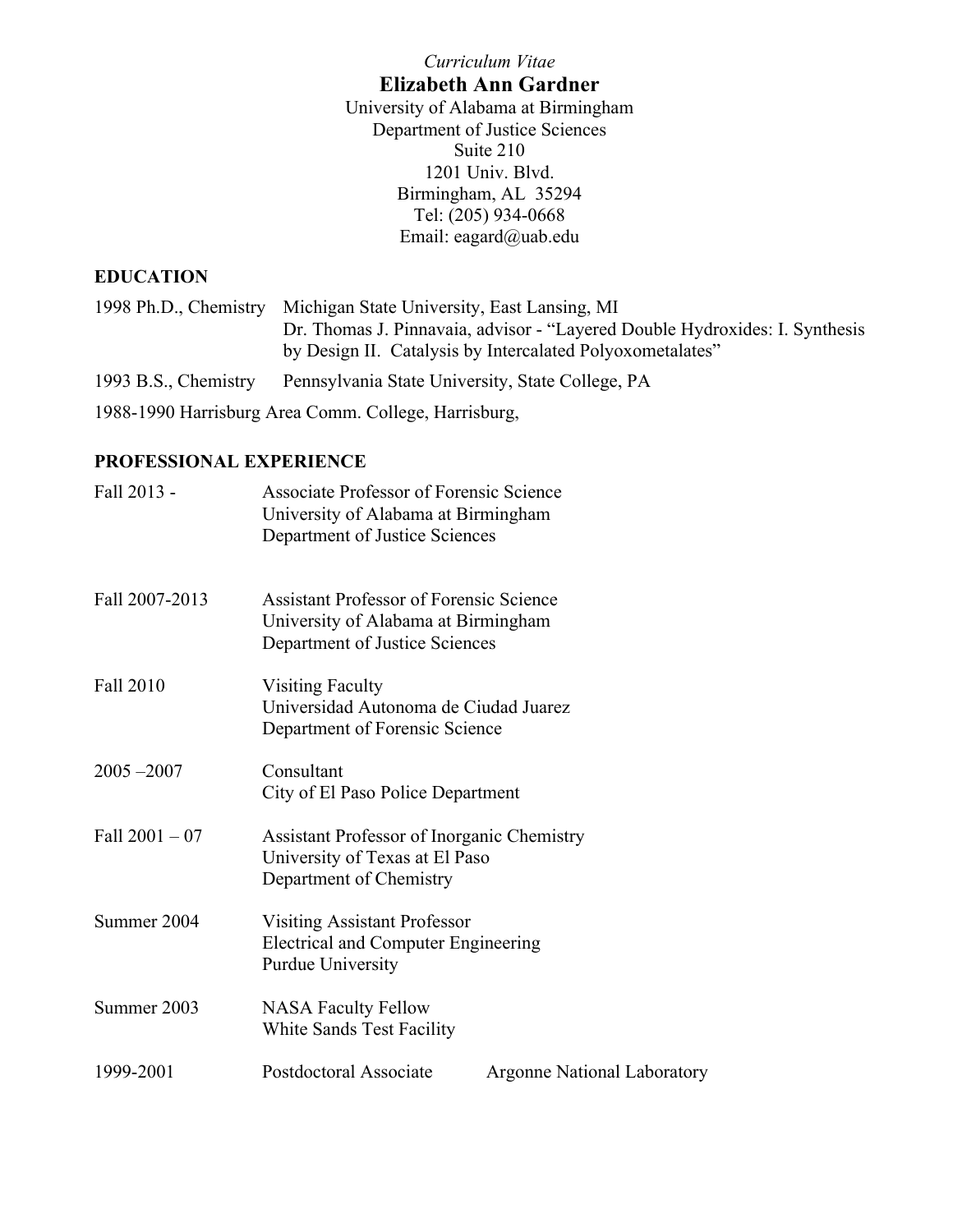## **RESEARCH INTERESTS**

Analytic Methods for Determining Firing Distance LIBs Analysis of Trace Evidence, including Bullet Wipe and Clan Lab Residues Identification and Analysis of Emerging Drugs of Abuse Pretreatment of Fingerprints Prior to Cyanoacrylate Fuming Testing Clothing from Clandestine Labs for Methamphetamine and Precursors Trends in Drugs Contamination of Bank Notes

## **REFEREED PUBLICATIONS (†=undergraduate, \*=graduate, ††= high school student)**

- "Lead Density on a Target, A Significant Indicator of Firing Distance, but is it Reliable?" Beverly Cox, Shelly A. McGrath, Steven Harville, and Elizabeth A. Gardner, Association of Firearms and Toolmarks Examiners Journal, submitted Aug. 12, 2015.
- "Identification of 2-(ethylamino)-1-(4-methylphenyl)-1-pentanone (4-MEAP), a New "Legal High" Sold by an Internet Vendor as 4-Methyl Pentedrone" Hamby, D., Burnett, A., Jablonsky, M., Twamley, B., Kavanagh, P. V. and Gardner, E. A. 2015, Journal of Forensic Sciences, 60: 721– 726. doi: 10.1111/1556-4029.12712
- "The syntheses and characterization of nitracaine, methoxypiperamide and mephtetramine" John D. Power, Kenneth R. Scott, Elizabeth A. Gardner, Bronagh M. Curran McAteer, John E. O'Brien, Margaret Brehon, Brian Talbot and Pierce V. Kavanagh, Drug Testing and Analysis, Article first published online: 29 Jan 2014, DOI: 10.1002/dta.1616
- "Characterization of the pyrolysis products of methiopropamine" Emily D. Bouso, Elizabeth A. Gardner, John E. O'Brien, Brian Talbot and Pierce V. Kavanagh, Drug Testing and Analysis, Article first published online : 25 Oct 2013, DOI: 10.1002/dta.1571.
- "Identification of (2-aminopropyl)benzofuran (APB) phenyl ring positional isomers in Internet purchased products." Andrzej Stanczuk, † Noreen Morris, Elizabeth A. Gardner, Pierce V. Kavanagh, *Drug Testing and Analysis* 2013, 5(4):270-6.
- "Methamphetamine Contaminated Currency." Brandon A. Fultz\*, Jessi Mann,\* and Elizabeth A. Gardner, *Microgram Journal*, 2012, 9(2):57-60.
- "Training Narcotics Custodians in Sampling Large Marijuana Seizures" Arturo Herrera, Martha Mendoza, Rafael Tamez, and Elizabeth A. Gardner, *Forensic Science Policy and Management*, 2011, 2:14–17.
- "Microcrystal Analysis of Cocaine Hydrochloride and Added Adulterants" Hannah C. Nelson, † Elizabeth A. Gardner, and Dan Matteo, *J. Forensic Sci,* 2011 56(3):736-40.
- "Sustainable Water and Energy in Gaza Strip" Lubna Hamdan, † Maryam Zarei†, Russell Chianelli, and Elizabeth Gardner, *Renewable Energy*, June 2008, 33(6):1137-46.
- "Particle-particle interactions of layered double hydroxide nanoparticles," Jennifer A. Gursky,\* Sandra D. Blough,\* Cesar Luna, † Clarissa Gomez,\* Amber N. Luevano,\* and Elizabeth A. Gardner, *J. Amer. Chem. Soc*., 2006, 128(26):8376-77.
- "Infrared spectra and conformational analysis of anti and gauche deuterated ethanol isotopomers," Elizabeth Gardner, Andrew Nevarez, †† Manuel Garbalena, † and William C. Herndon, *J. of Molec. Struc*. 2006, 78(1-3):249-253.

## **STUDENT PUBLICATIONS (†=undergraduate, \*=graduate student)**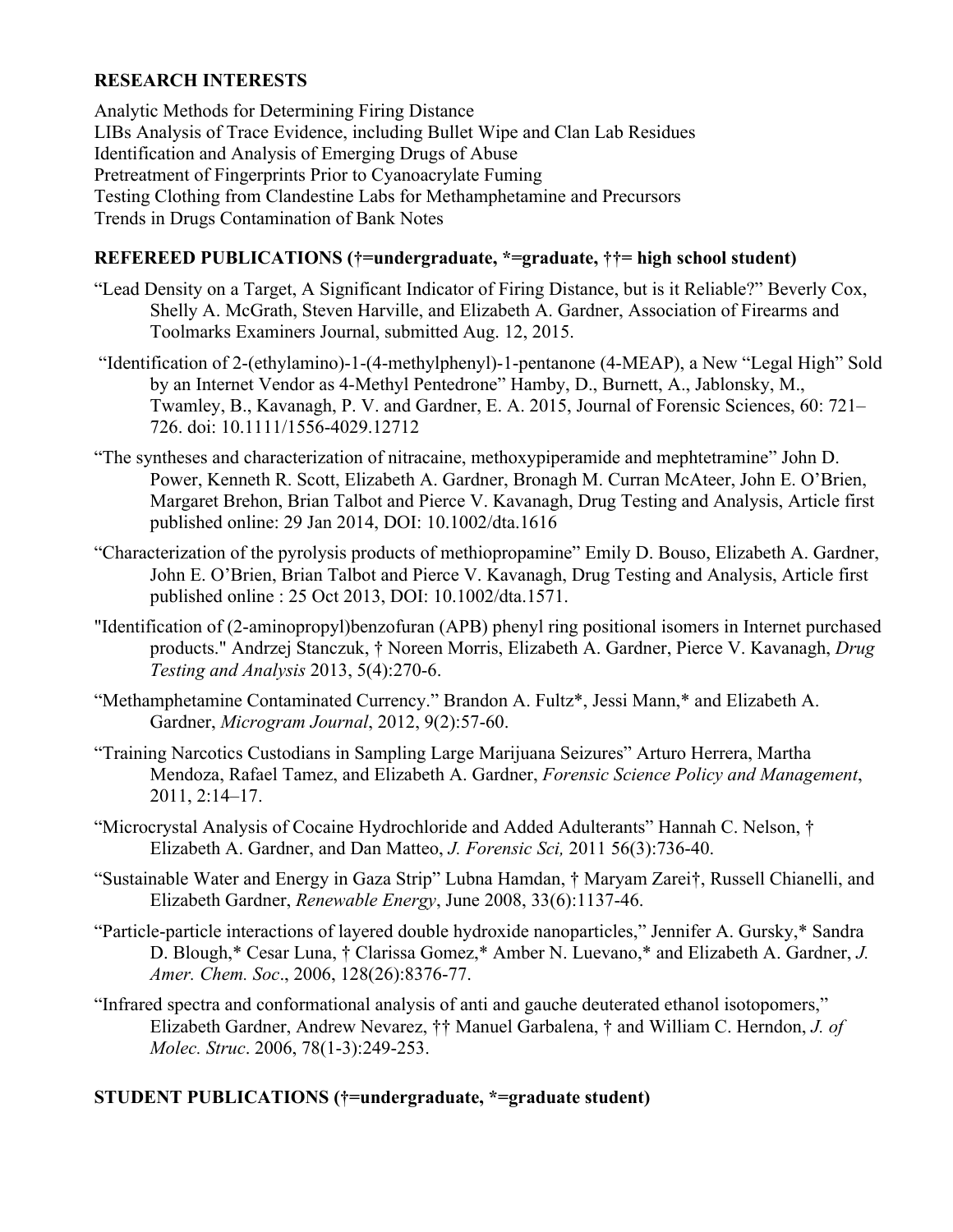- "Testing of United States Currency for Controlled Substances" Jessi Mann\* and Elizabeth A. Gardner, *Inquiro*, UAB's official journal of undergraduate research, 2013, 7:34.
- "Drugs of Abuse on Coated Paper and Polymer Currency," Michael Longmire\* and Elizabeth Gardner, *Inquiro*, UAB's official journal of undergraduate research, 2011.
- "Microcrystal Analysis of Cocaine Hydrochloride and Added Adulterants," Altovise Broaden\* and Hannah Nelson, *Inquiro*, UAB's official journal of undergraduate research, 2009
- "Cocaine Contamination of Currency in Birmingham Alabama," Jeremy Felix\* and Elizabeth A. Gardner, *Inquiro*, UAB's official journal of undergraduate research, 2008, 50-62.

## **PRESENTATIONS (†=undergraduate, \*=graduate student, student presenter is in bold)**

## *Oral*

- "Synthetic Drugs and Their Effects on Colleges and Universities" 2015 Alabama College and Universities Safety and Health Professional's Conference, Elizabeth A. Gardner, UAB, Birmingham, AL. Aug. 12, 2015.
- "Lead Density on a Target, a Significant Indicator of Firing Distance, but is it Reliable?" Dr. Elizabeth Gardner, International Symposium on Forensic Science Error Management – Detection, Measurement and Mitigation, Arlington, VA, July 20-24, 2015.
- "LIBS Analysis of Bullet Wipe" Elizabeth A. Gardner, LIBS Symposium, Pitt Conn, March 17 21 2013 at the Pennsylvania Convention Center in Philadelphia, PA.
- "Forensic Science Research at the University of Alabama at Birmingham" Elizabeth A. Gardner, Jason Linville, and John J. Sloan III. Tennessee Valley Corridor Forensics Symposium, The Howard H. Baker Center for Public Policy, The University of Tennessee, Knoxville, Sept. 13, 2012.
- "Forensic Chemistry and Veterinary Science," Elizabeth A. Gardner, XXI National Congress of Veterinary Pathology MÉXICO, Leon, Guanajuato, Mexico May 30 to June 1, 2012.
- "An Analysis of Legal Highs" **Geaneé B. Quinney**, † Melissa Toms,\* Elizabeth A. Gardner, UAB Graduate Student Research Days, February 22, 2012
- "Examining the Properties of Oil Spill Surface Residues by Thermogravimetric Analysis Combined with Fourier Transform Infrared Spectroscopy" Elizabeth Gardner, Gulf Coast Conference, Galveston TX, Aug. 11-13, 2011.
- "Exploring the Properties of Oil Spill Surface Residues by Thermogravimetric Analysis Combined with Fourier Transform Infrared Spectroscopy" Justin Lang, Elizabeth A. Gardner, Peter Muller, Gulf Coast Conference, Galveston TX, Aug. 11-13, 2011.
- "Statistical Methods for Determination of Sample Sizes: The Bayesian Method" Elizabeth A. Gardner, Shannon L. Crock, †  $63<sup>rd</sup>$  Annual Scientific Meeting, Chicago, IL, Feb. 21-26, 2011.
- \*"Findings of the Examinations of Suspected Animal Cruelty Cases Submitted to the Birmingham Jefferson County Animal Control" **Ubicelio Martin-Orozco**, † Barbara Benhart, Elizabeth A. Gardner,  $63^{\text{rd}}$  Annual Scientific Meeting, Chicago, IL, Feb. 21-26, 2011.
- "Laser Induced Breakdown Spectroscopy (LIBS) of Bullet Wipe" Kristina Triutt†, Elizabeth A. Gardner, Consorcio de Universidades Mexicanas Para Quimica, Juarez, MX, Oct. 26, 2010.
- "Introducing forensic chemistry to the undergraduate curriculum," Elizabeth A. Gardner, 239th ACS National Meeting Spring 2010, San Francisco, CA, March 21-25, 2010.
- "Microcrystal Analysis of Cocaine HCl with Adulterants," **Hannah Nelson**, † Elizabeth A. Gardner, and Dan Matteo, 239th ACS National Meeting Spring 2010, San Francisco, CA, March 21-25, 2010.
- \*"The Binomial Distribution," **Shannon Crock**† and Elizabeth A. Gardner, AAFS 62cnd Annual Scientific Meeting, Seattle, WA Feb. 22-27, 2010.
- \*"Microcrystal Analysis of Cocaine HCl with Adulterants," **Hannah Nelson**, † Elizabeth A Gardner, and Dan Matteo, AAFS 62cnd Annual Scientific Meeting, Seattle, WA Feb. 22-27, 2010.
- "Introducing Forensic Chemistry to the Undergraduate Curriculum," Elizabeth A. Gardner, Southwest Regional Meeting of the American Chemical Society, El Paso TX, Nov. 4-7, 2009.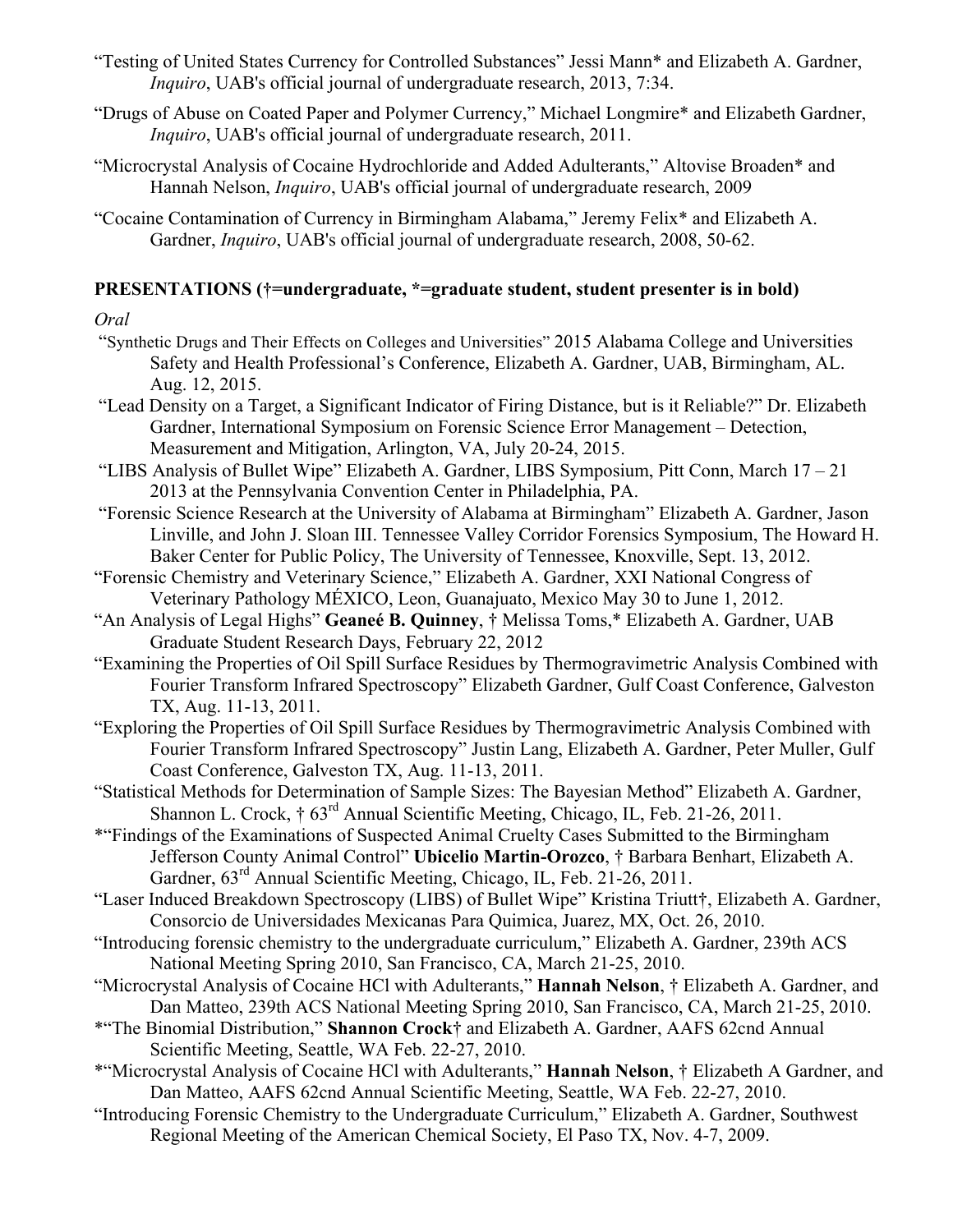- "Microcrystal Analysis of Cocaine Hydrochloride and Added Adulterants" Hannah Nelson, † Elizabeth A. Gardner, Dan Matteo, Southwest Regional Meeting of the American Chemical Society, El Paso TX, Nov. 4-7, 2009.
- "Microcrystal Analysis of Cocaine Hydrochloride and Added Adulterants" Hannah Nelson, † Elizabeth A. Gardner, Dan Matteo, Southern Association of Forensic Scientists, Orlando FL, Oct. 19-22, 2009.
- "Statistical Drug Sampling I: Training Narcotics Custodians in the Sampling of Large Marijuana Seizures" Elizabeth A. Gardner, Annual Meeting of the American Academy of Forensic Science, Denver, CO, February 16-21, 2009.
- "Issues in Ion Trap Mass Spectroscopy Analysis of Controlled Substances," Elizabeth Gardner, Arturo Herrera, Martha Mendoza, Rafael Tamez, The 60th Southeastern Regional Meeting ACS Meeting, Nashville, TN November 12–15, 2008.
- \*"Do You Have Cocaine in your Possession?" **Rena Hammer**,\* UAB Undergraduate Expo, UAB, Birmingham AL, April 18, 2008

## **INVITED COLLQUIA**

- "Legal Highs" Elizabeth A. Gardner, Alabama State University, Montgomery, AL Sept. 30, 2015.
- "Legal Highs" Elizabeth A. Gardner, 2012 Inspiring Innovations Tour North America, 15-city, North American tour sponsored by PerkinElmer, Orlando FL, Nov. 8, 2012.
- "Legal Highs" Elizabeth A. Gardner, 2012 Inspiring Innovations Tour North America, 15-city, North American tour sponsored by PerkinElmer, Raleigh NC, Oct. 18, 2012.
- "Forensic Chemistry" Elizabeth A. Gardner, Alabama State University, Dept. of Physical Sciences, Montgomery AL, Sept. 12, 2012.
- "Forensic Chemistry: From Meth Tests to Tar Balls" Elizabeth A. Gardner, Center for Information Assurance and Joint Forensics Research (CIA|JFR) Feb. 23, 2012.
- "Laser Induced Breakdown Spectroscopy (LIBS) as a Presumptive Test for Trace Evidence" Elizabeth A. Gardner, Delaware State University, Dover, DE, Aug. 14, 2011.
- "Solving 21st Century Forensic Science Problems: New Methods and Analysis" Elizabeth Gardner, 2011 UAB Undergraduate Research Expo, April 22, 2011.
- "Educational Tips and Tricks" Elizabeth Gardner, invited speaker, Excellence in Teaching Seminars, Feb. 16, 2011, 411 HUC, UAB.
- "Research in Analytic Methods for Trace Evidence," Elizabeth A. Gardner, Fort Valley State University, Fort Valley, GA, April 19, 2010.

## **POSTER PRESENTATIONS (†=undergraduate, \*=graduate student, presenter is in bold)**

- "Comparison of Enhancing Agents in Aged Eccrine and Eccrine/Sebaceous Prints Prior to Development by the Cyanoacrylate Fuming Method" Elizabeth A. Gardner, NIJ Impression Pattern and Trace Evidence Symposium, San Antonio TX, Aug. 24-27, 2015.
- "Gas Chromatography-Mass Spectroscopy Analysis of Synthol" Mary Susan Eley and Elizabeth A. Gardner, Alabama State Association of Forensic Sciences Annual Meeting, Callaway Gardens, GA, July 28-31, 2015.
- "Prescription drugs in erectile dysfunction drugs ordered online" Rachel Waymack and Elizabeth A. Gardner, Alabama State Association of Forensic Sciences Annual Meeting, Callaway Gardens, GA, July 28-31, 2015.
- "Lead Density on a Target, A Significant Indicator of Firing Distance, but is it Reliable?" Beverly Cox, Shelly McGrath, and Elizabeth A. Gardner, NIST Forensic Science Error Management International Forensics Symposium, Washington DC, July 20-24, 2015.
- "Detection of Bullet Wipe on Bones After Decomposition Using Laser Induced Breakdown Spectroscopy" Hannah Clause and Elizabeth A. Gardner, Alabama State Association of Forensic Sciences Annual Meeting, Callaway Gardens, GA, July 28-31, 2015.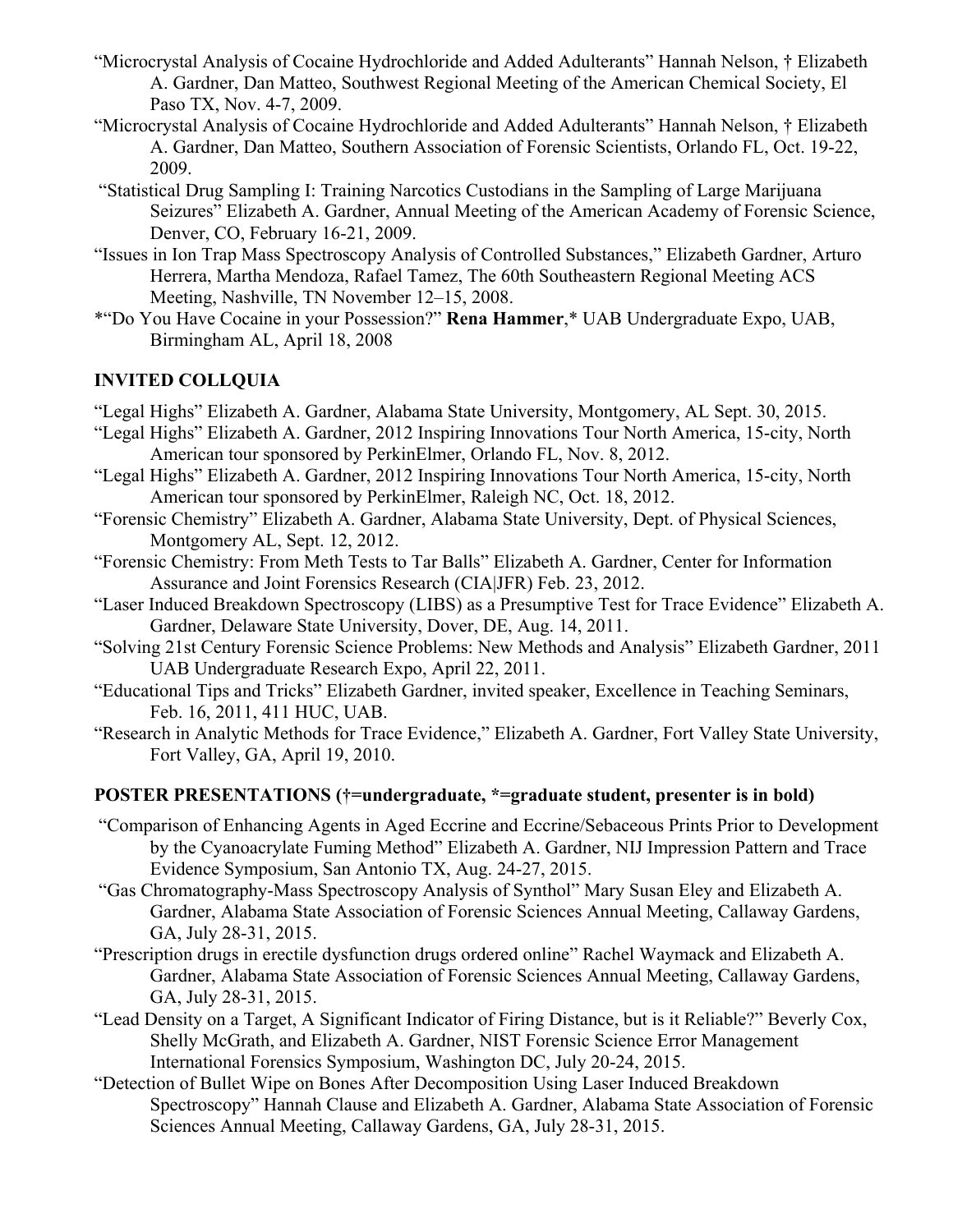- "Identification and Comparison of Illicit U.S.-Based Online Pharmacy Websites" Stacy Wolff and Elizabeth A. Gardner, Alabama State Association of Forensic Sciences Annual Meeting, Callaway Gardens, GA, July 28-31, 2015.
- "Pyrolysis products of 2-amino-1-(4-bromo-2,5-dimethoxyphenethyl)ethanone (bk-2C-B), an analog of 2,5-dimethoxy-4-bromophenethylamine" Kelly Texter, Pierce Kavanagh, and Elizabeth Gardner, 2014 Annual Meeting of the Southeastern Regional American Chemical Society, Nashville, TN, Oct. 15-19, 2014.
- "Distance Determination on Blood-Stained Evidence Using Atomic Absorption Spectroscopy" Beverly Cox and Elizabeth A. Gardner, Annual Meeting of the Alabama State Academy of Forensic Sciences, Murfreesboro, TN, Aug. 12-15, 2014.
- "Pyrolysis products of 2-amino-1-(4-bromo-2,5-dimethoxyphenethyl)ethanone (bk-2C-B), an analog of 2,5-dimethoxy-4-bromophenethylamine" Kelly Texter, Pierce Kavanagh, and Elizabeth Gardner, Annual Meeting of the Alabama State Academy of Forensic Sciences, Murfreesboro, TN, Aug. Gatlinburg, TN, Aug. 12-15, 2014.
- "Analysis of Capegard for Capecitabine" Christopher DiBona and Elizabeth A. Gardner, Annual Meeting of the Alabama State Academy of Forensic Sciences, Murfreesboro, TN, Aug. Gatlinburg, TN, Aug. 12-15, 2014.
- "4-MPD and NM-2-AI: Two New Legal Highs Being Offered by 'Research Chemical' Companies" Danielle Hamby, Pierce V. Kavanagh,1 and Elizabeth A. Gardner, Annual Meeting of the Alabama State Academy of Forensic Sciences, Murfreesboro, TN, Aug. Gatlinburg, TN, Aug. 12- 15, 2014.
- "Improving the Quantity of Latent Print Minutiae Developed with Cyanoacrylate Fuming: Comparison of Acid and Base Enhancing Agents" Samara Hunter and Elizabeth A. Gardner, Second Annual Tennessee Valley Corridor (TVC) Forensics Symposium, Murfreesboro, TN, October 29-30, 2013.
- "4-MPD and NM-2-AI: Two New Legal Highs Being Offered by 'Research Chemical' Companies" Danielle Hamby, Pierce V. Kavanagh, and Elizabeth A. Gardner, Second Annual Tennessee Valley Corridor (TVC) Forensics Symposium, Murfreesboro, TN, October 29-30, 2013.
- "Comparison of Enhancing Agents in Aged Clean and Oily Prints prior to Development by the Cyanoacrylate Fuming Method" Samara Hunter and Elizabeth A. Gardner, Annual Meeting of the Alabama State Academy of Forensic Sciences, Orange Beach, AL, Aug. 20-23, 2013.
- "Volatile Organic Compounds of Bovine Decomposition" Melissa Johnson, Hood College, Maryland Andrew Eaton and Elizabeth A. Gardner, Annual Meeting of the Alabama State Academy of Forensic Sciences, Orange Beach, AL, Aug. 20-23, 2013.
- "Enhancing Fingerprint Development Using a One-Step Method Instead of Two-Step Pre-treatment" Chelsea Tuttle, Quinnipiac University, Connecticut, Samara Hunter and Elizabeth A., Annual Meeting of the Alabama State Academy of Forensic Sciences, Orange Beach, AL, Aug. 20-23, 2013.
- "Pharmaceutical Spam (PharmSpam) and Prescription Drug Abuse" Megan Cullen, Brandi Jefferson, Gary Warner, and Elizabeth A. Gardner, Annual Meeting of the Alabama State Academy of Forensic Sciences, Orange Beach, AL, Aug. 20-23, 2013.
- "Gas Chromatography-Mass Spectrometry for the Simultaneous Analysis of Ethylene Glycol and Glycolic Acid in Ethylene Glycol Poisoning" Seth Harrison and Elizabeth A. Gardner, Annual Meeting of the Alabama State Academy of Forensic Sciences, Orange Beach, AL, Aug. 20-23, 2013.
- "Analysis of Volatile Organic Compounds Present in the Headspace of Soil Samples from Human Burial Sites" Andrew Eaton and Elizabeth A. Gardner, Annual Meeting of the Alabama State Academy of Forensic Sciences, Orange Beach, AL, Aug. 20-23, 2013.
- "Comparison Study of Luminol and Luminol-based Preparations" Megan Cullen, Jason Linville, and Elizabeth A. Gardner, Annual Meeting of the Alabama State Academy of Forensic Sciences, Orange Beach, AL, Aug. 20-23, 2013.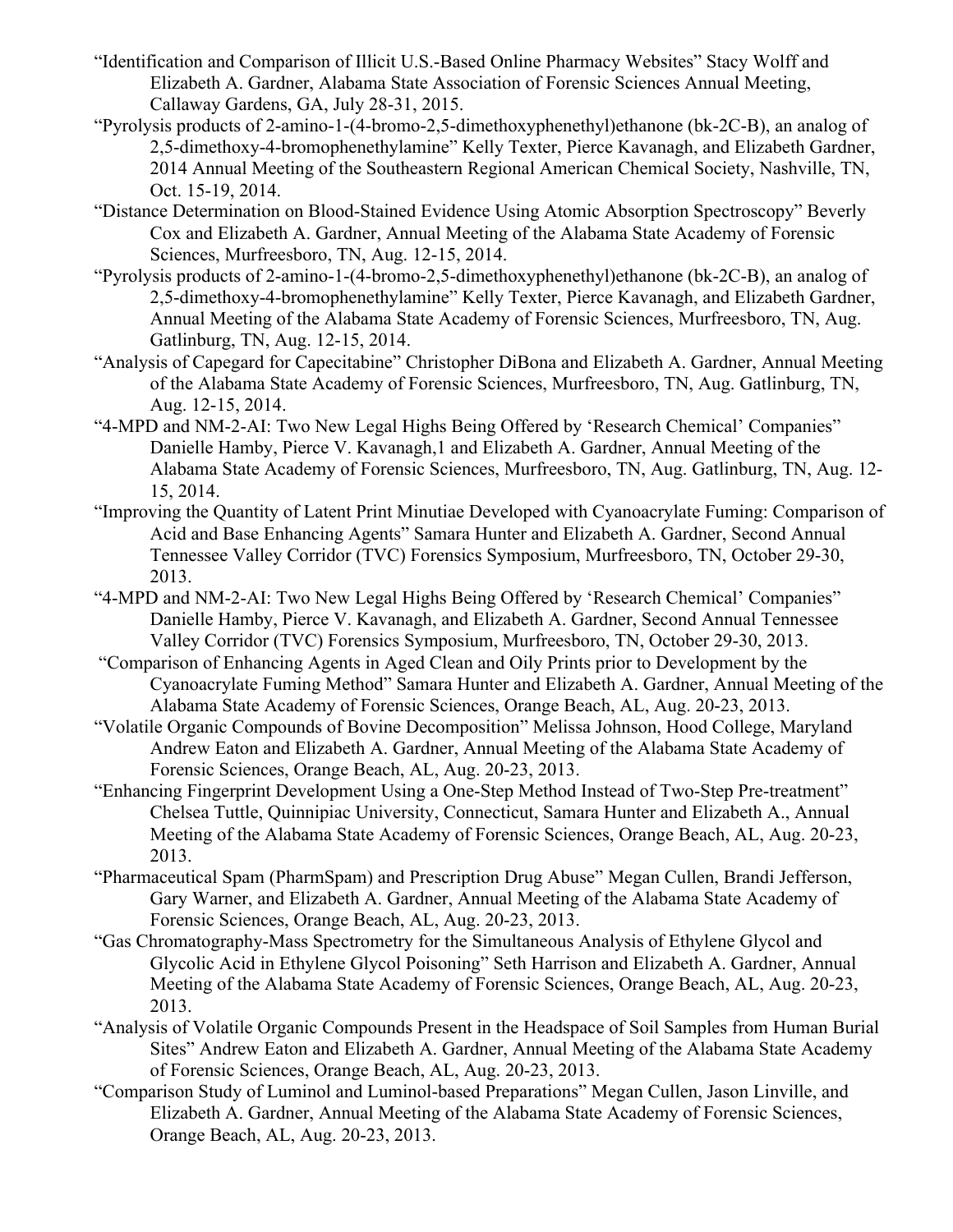- \*"Second and Third Generation Legal Highs" **Annessa Burnet**,\* Nicholas Culverhouse, Geaneé Quinney,\* Elizabeth A. Gardner, American Academy of Forensic Sciences (AAFS), 2013 Annual Meeting, Washington DC, February 18-23, 2013.
- "The Characterization of Bullet Wipe From Non-Lead Bullets Using Laser Induced Breakdown Spectroscopy" Elizabeth A. Gardner, Brittany Phillips, † AAFS 2013 Annual Meeting, Washington DC, February 18-23, 2013.
- \*"Characterization of Legal Highs and Their Pyrolysis Products" Pierce V. Kavanagh, , Elizabeth A. Gardner, **Emily D. Bouso**†, AAFS 2013 Annual Meeting, Washington DC, February 18-23, 2013.
- \*"Percentages of Bank Notes Testing Positive for Methamphetamine and Cocaine by State" Jessi A. Mann and Elizabeth A. Gardner, Alabama State Academy of Forensic Sciences Annual Meeting, Gulf Shores, AL Aug 7-10, 2012.
- \*"Methamphetamine Contaminated Currency" **Brandon Fultz**\* and Elizabeth A. Gardner Alabama State Academy of Forensic Sciences Annual Meeting, Gulf Shores, AL Aug 7-10, 2012.
- \*"The Characterization of Bullet Wipe Using Laser Induced Breakdown Spectroscopy" **Brittany Aho Phillips**, † Kristina Truitt†, and Elizabeth A. Gardner, Alabama State Academy of Forensic Sciences Annual Meeting, Gulf Shores, AL Aug 7-10, 2012.
- \*"Second and Third Generation Legal Highs" Annessa Burnet,\* **Nicholas C. Culverhouse**\*, Geaneé B. Quinney, † and Elizabeth A. Gardner, Alabama State Academy of Forensic Sciences Annual Meeting, Gulf Shores, AL Aug 7-10, 2012.
- \*"Characterization of Legal Highs and their Pyrolysis Products" **Emily Bouso**†, Pierce V. Kavanagh, and Elizabeth Gardner, Alabama State Academy of Forensic Sciences Annual Meeting, Gulf Shores, AL Aug 7-10, 2012.
- \*"Analysis and identification of five legal highs," **Melissa Toms**\* and Elizabeth Gardner, 243rd American Chemical Society (ACS) National Meeting, San Diego, California, March 25-29, 2012.
- \*"Extraction of Cocaine and Other Chemicals from Mexican and Canadian Currency" **Michael Longmire**,\* Leah Douglas,\* Dhruv Patel,\* and Elizabeth A. Gardner, 2011 UAB Undergraduate Research Expo, April 22, 2011.
- \*"Detecting Traces of Cocaine on Foreign Banknotes" **Leah C. Douglas**\* and Elizabeth A. Gardner, 2011 Spring Annual Meeting of the American Chemical Society, Anaheim, CA, March 27-31, 2011
- \*"Developing a Method for Detecting Methamphetamine and Pseudoephedrine on Clothing Seized from Suspected Clandestine Labs" **Sarah J. Keasey**, † Kari Bowen, and Elizabeth A. Gardner, Young Forensic Scientists Forum, 63rd Annual Scientific Meeting, Chicago, IL, Feb. 21-26, 2011.
- "Laser Induced Breakdown Spectroscopy (LIBS): Characterization of Bullets, Gunshot Residue, and Bullet Wipe" Mitchell L. Rector, Kristina J. Truitt, † Elizabeth A. Gardner, AAFS 63<sup>rd</sup> Annual Scientific Meeting, Chicago, IL, Feb. 21-26, 2011.
- "Microcrystal tests of Cocaine with Levamisole and Sugar Added as Adulterants," **Altovise Broaden**\* and Elizabeth A Gardner, AAFS  $62<sup>nd</sup>$  Annual Scientific Meeting, Seattle, WA Feb. 22-27, 2010.
- "Microcrystal tests of Cocaine with Levamisole and Sugar Added as Adulterants," **Altovise Broaden**† and Elizabeth A Gardner, Southern Association of Forensic Scientists, Orlando FL, Oct. 19-22, 2009.
- "Building a Microscope System for Glass and Fiber Analysis" Elizabeth A. Gardner and Hannah Nelson,† National Institute of Justice (NIJ) Trace Evidence Symposium, Clearwater Beach Fla., Aug. 3-7, 2009.
- \*"The Use of Laser Induced Breakdown Spectroscopy for the Analysis of Archaeological Samples" **Jeremy R. Felix**,\* Sharyn Jones, and Elizabeth A. Gardner, UAB 2009 Undergraduate Research EXPO, April 24, 2009.
- \*"Cocaine Contamination of Paper Currency in Birmingham Alabama." **Jeremy R. Felix**,\* Rena L. Hammer,\* and Elizabeth A. Gardner, , Southern Regional Honors Conference, Saint Petersburg, Florida, March 26-28, 2009.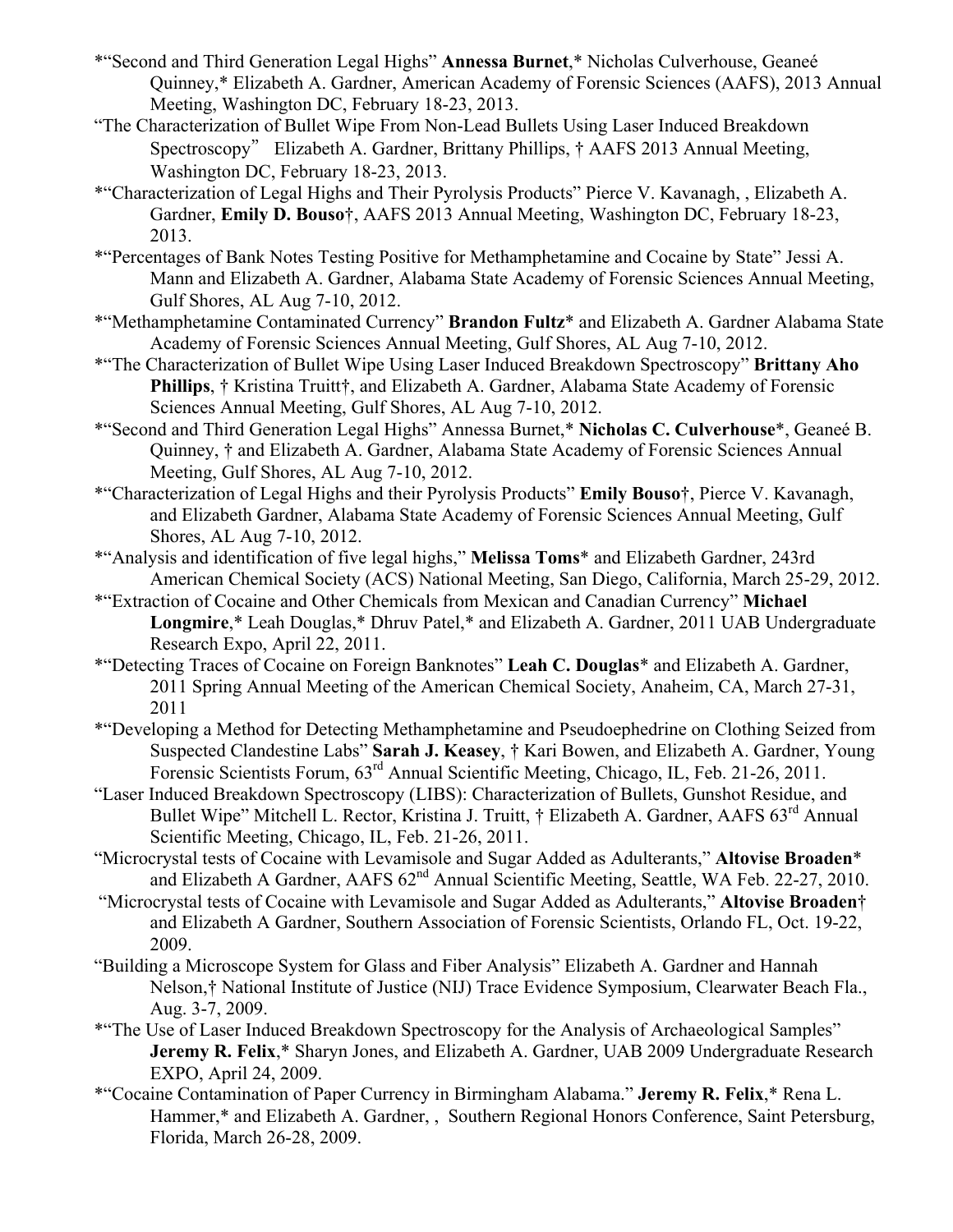- \*"Cocaine Contamination of Paper Currency in Birmingham Alabama" **Jeremy R. Felix**,\* Elizabeth A. Gardner, Annual Meeting of the AAFS, Denver, CO, February 16-21, 2009.
- "The Properties of Colloidal Layered Double Hydroxides," Elizabeth A Gardner, Luis Bonilla,\* Clarissa Gomez,\* Amber Luevano,\* Sandra Blough\*, and Jennifer Gursky,\* American Chemical Society Meeting & Exposition, Atlanta, GA USA, March 26 - 30, 2006.
- "Structure and Activity of met-hemoglobin Intercalated in a Layered Double Hydroxide," V. K. Mudhivarthi, A. Bhambhani, E. Gardner, and C. V. Kumar, American Chemical Society Meeting & Exposition, Atlanta, GA, March 26 - 30, 2006.
- \*"Utilizing Metal Enhanced Fluorescence for Imaging Latent Fingerprints" Cesar Luna, † Amalia Vasquez,\* and Elizabeth Gardner, American Chemical Society Meeting, Washington DC, Aug. 28 to Sept. 1, 2005.

## **CONFERENCE ACTIVITIES**

Organizer and Chair; Drugs of Abuse, UAB Cyber Summit, Birmingham, AL, Feb. 12-13, 2013.

- Organizer and Chair; Education in Forensic Chemistry, 239th ACS National Meeting Spring 2010, San Francisco, CA, March 21-25, 2010.
- Organizer and Chair; Research and Education in Forensic Chemistry, Southwest Regional Meeting of the American Chemical Society, El Paso TX, Nov. 4-7, 2009.

## **RESEARCH STUDENTS MENTORED**

April 26-May 28, 2013: *To Trinity College, Dublin* Emily Bouso: Synthesis of proposed MPA Pyrolysis Products. Jan. 27-April 6, 2013: *From Trinity College, Dublin/Athlone Institute of Technology*

- Andrzej Stanczuk: Pyrolysis products of 5- and 6-APB
- June 21-Aug 6, 2011: *From Universidad Autonoma de Ciudad Juarez students* Pablo Angulo: Changes in the Crystal Morphology of adulterated Methamphetamine Ubicelio Orozco: Application of the Typology of Animal Abuse to Dogs from the Birmingham Jefferson County Animal Control Services (BJCACS) in Birmingham, Alabama

## **COURSES TAUGHT (\* = GRADUATE COURSE)**

Forensic Science Lab I: Advanced Criminalistics Introduction to Forensic Science Elements of Forensic Science\* Forensic Science Seminar\* Cold Case Analysis Advanced Drug Chemistry and Toxicology\* Toxicology\* Criminalistics: An Overview

## **AWARDS AND HONORS**

First Place Poster Presentation Award Winner, "A Sustainable Water and Energy In Gaza Strip" Maryam Zarei, Lubna Hamdan, Russell R. Chianelli, Elizabeth Gardner, 2010, Presented at Building Partnerships and Pathways to Address Engineering Grand Challenges Conference, February 8-10, 2010.

Citizen Commendation Award for organizing and digitizing Homewood PD Cold Case, May 11, 2010 COAcH Travel Award, ACS Annual Spring Meetings, 2003, 2005, 2008.

Nanometer Scale Summer School, Washington State University, July 27-Aug3, 2003 Analysis of foreign matter on biomedical gaskets by GC/Mass Spectroscopy Analysis of suspected cat hair